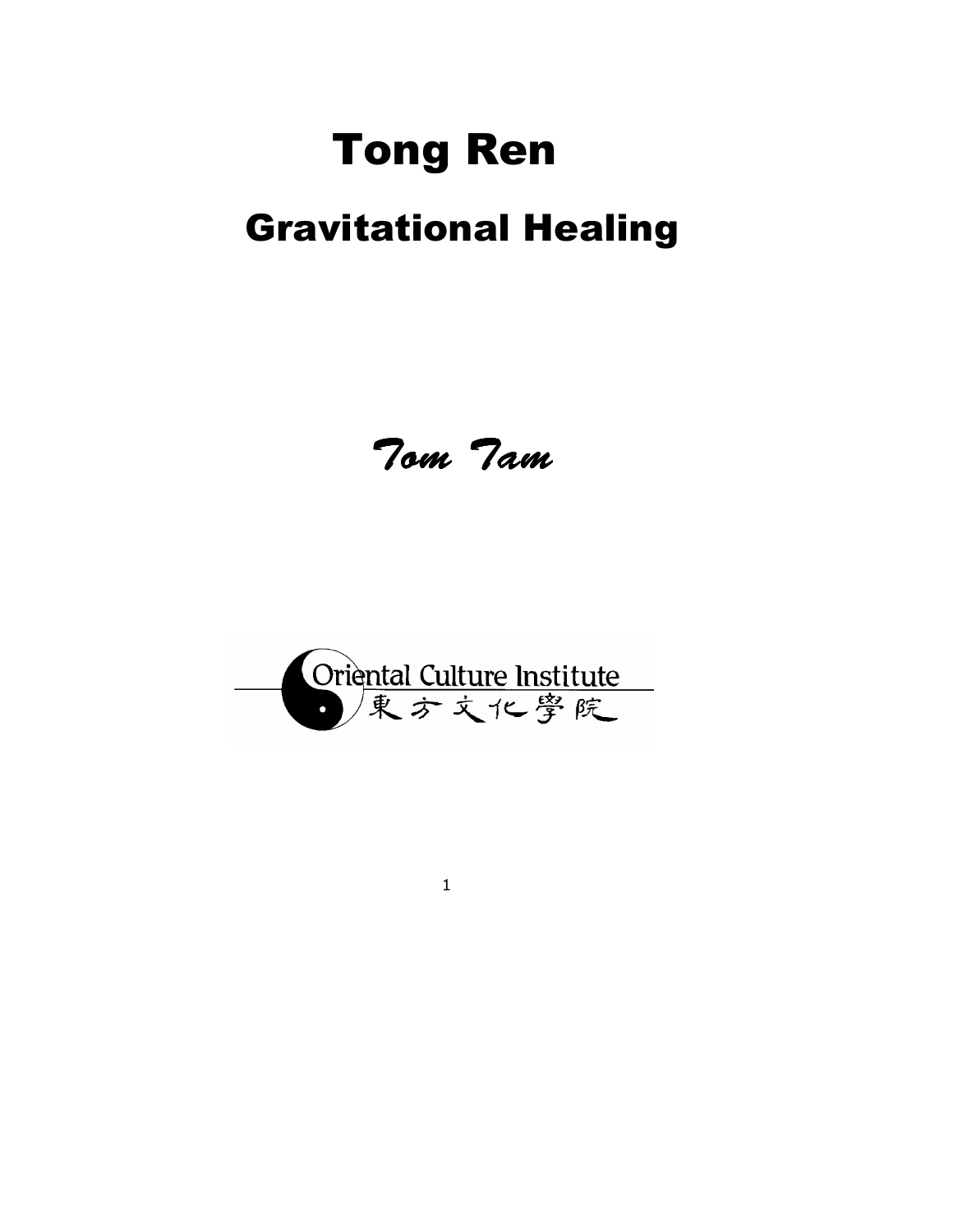### **Copyright © 2018 by Tom Tam Oriental Culture Institute**

 All Rights Reserved Under International and Pan-American Copyright Conventions. No part of the contents of this book may be reproduced or transmitted in any form without the written permission of the author.

 Printed and published in the United States of America by the Oriental Culture Institute Press.

### **Cover Design: Tom Tam**

 Caution: The theories presented here are based on the author's work and research. These theories should be considered as investigational only from a medical point of view. They should not be put into practice without prior consultation with a licensed medical doctor.

> First Printing: January 2018 Second Printing: April 2018 Third Printing: July 2018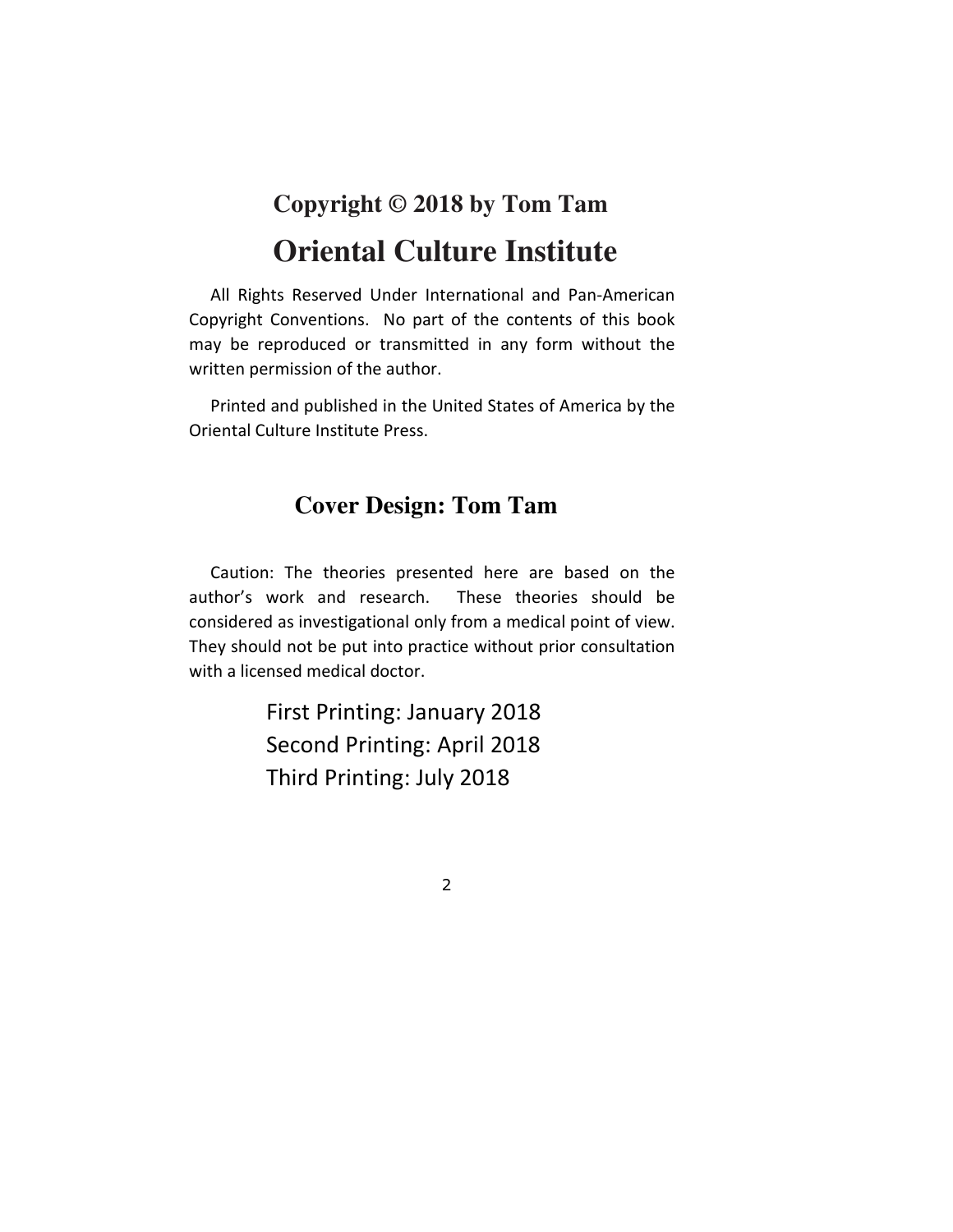### **Contents**

| Foreword                                      | 4   |
|-----------------------------------------------|-----|
| We Are the Placebo                            | 11  |
| <b>Healing Cancer</b>                         | 22  |
| <b>Gravity and Cancer Cells</b>               | 38  |
| <b>Gravity Force Healing for Cancer</b>       | 50  |
| <b>Gravity's Effects on Cell Function</b>     | 59  |
| <b>Gravity Balance and Tungsten Alloy</b>     | 68  |
| <b>Dimension Healing and Gravity</b>          | 77  |
| <b>Fourth Dimension and Healing Power</b>     | 90  |
| The Fifth Dimension Healing with Tong Ren     | 99  |
| <b>Neck Muscles and Trapezius</b>             | 112 |
| <b>The SCM and Neck Nerve</b>                 | 122 |
| <b>Tong Ren Healing with DNA Entanglement</b> | 132 |
| <b>Metabolism and Ghrelin Hormone</b>         | 143 |
| <b>Black Hole and Gravitational Healing</b>   | 156 |
| <b>Afterward</b>                              | 166 |
| <b>Testimonials</b>                           | 172 |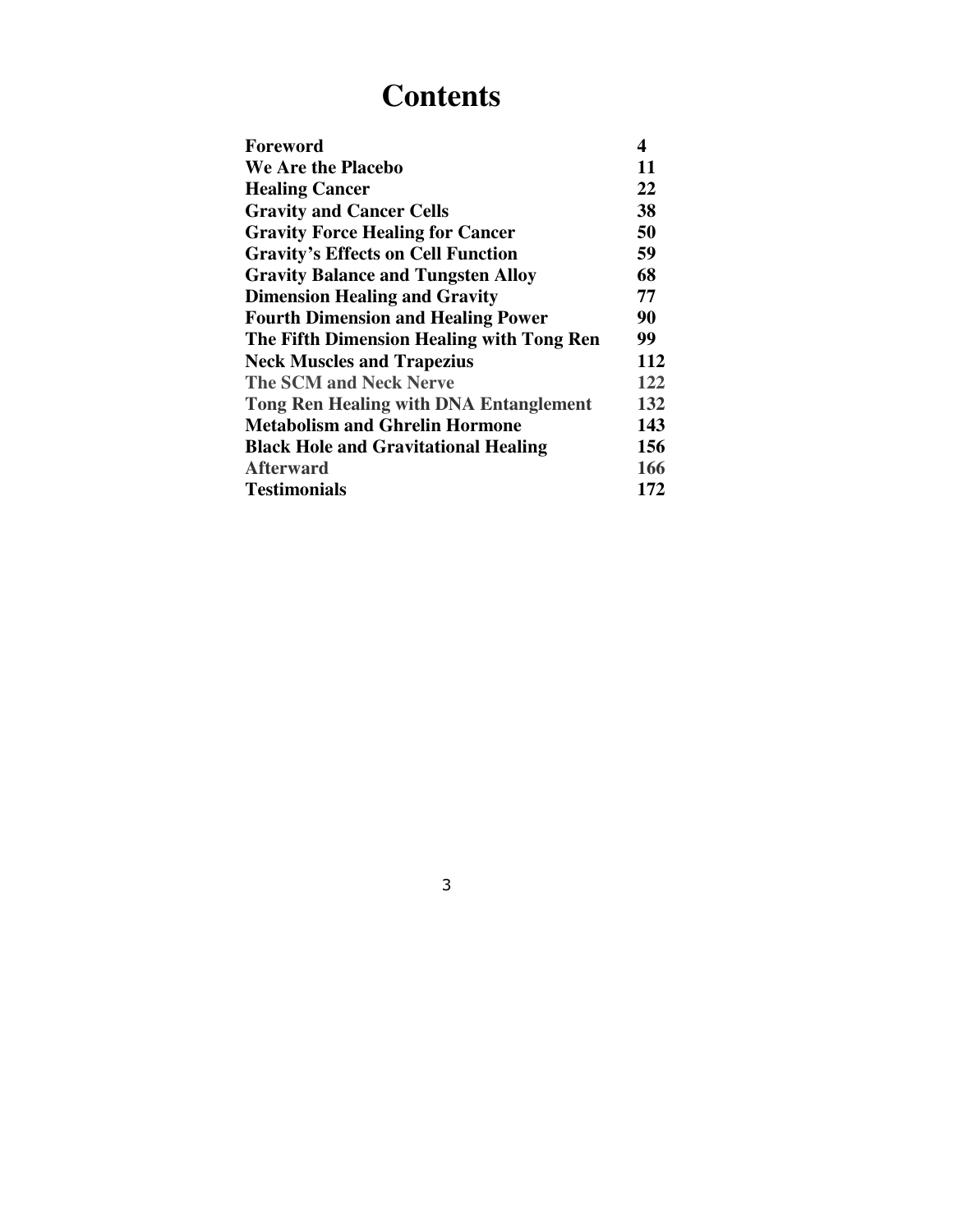### **Foreword**

Legally I have had a successful healing practice in Boston for over 35 years. Now is the time for me to step into retirement to enjoy the rest of my life. Yet the truth is how can I stop working? The world still has so many more untreatable diseases than treatable ones. Of course my healing ability is too tiny to heal this whole world but my healing theory and philosophy may help many people who have lost hope. I still do not have any religious beliefs even though I have translated Lao Tzu's *Dao De Jing*. For my humanitarian mission, I must write down my healing theory and its development for the world.

Most people do not believe my healing theory and results considering them only boastful and arrogant. When I hold my hand over my heart and speak with honesty under God, I can truly say that my theory of healing and practice has saved many lives and has given countless patients and their families renewed hope. In my whole life and healing practice, I found one true way of healing. That is to follow science. In the very beginning of my practice, I followed Traditional Chinese Medicine (TCM) with acupuncture. I was never satisfied with this because the healing rate and range continued to disappoint me which drove me to discover the how and why.

My initial thinking questioned why TCM was becoming more popular in the Western world. The answer became obvious. After dismal healing results from Western conventional medicine, people began looking for other methods of healing which is natural for human survival. Yet others also question the reason why so many diseases cannot be healed by TCM.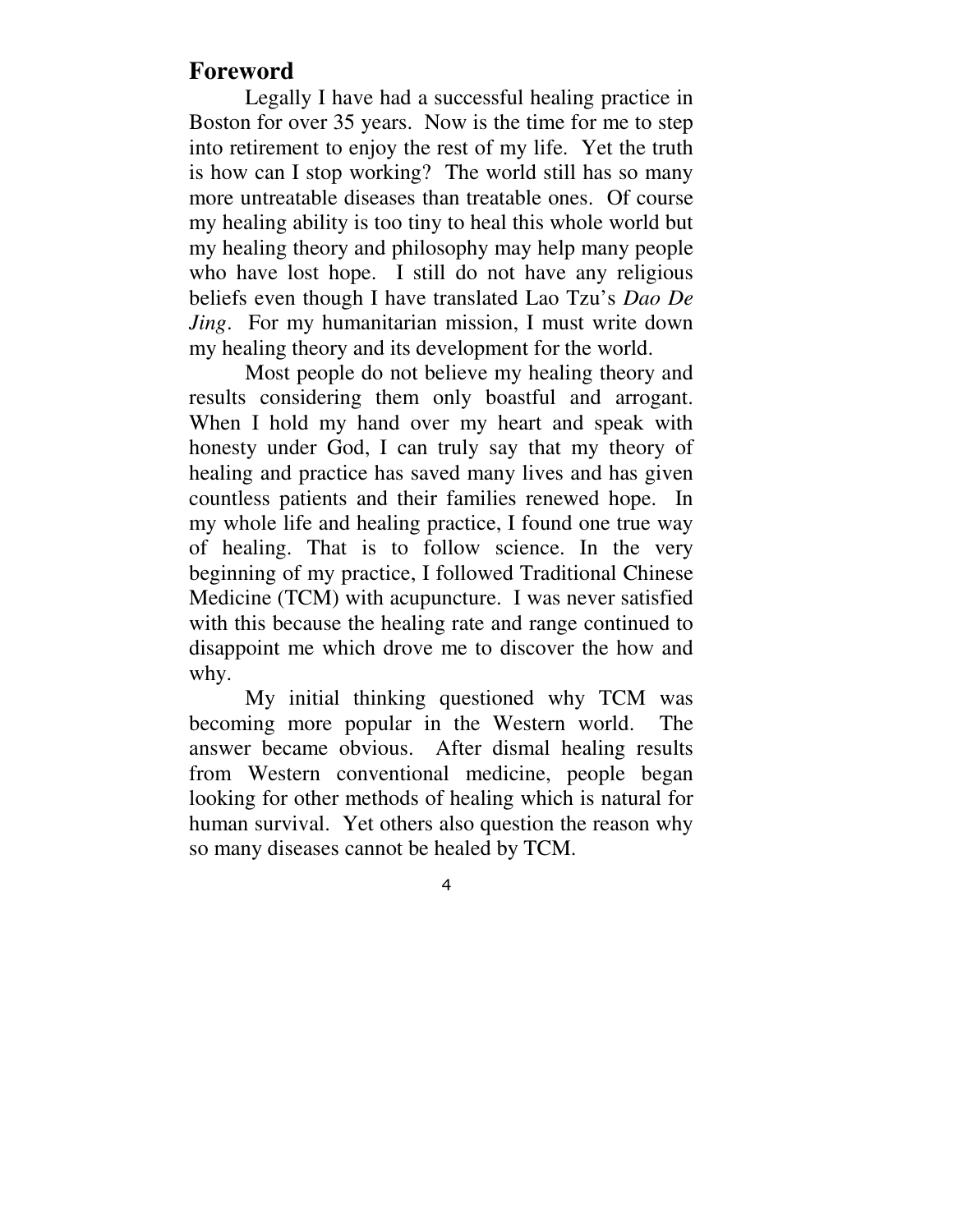Often times in my practice patients question me, "Why can't I get better after trying so many ways of healing?" In fact, I constantly wonder why Western, TCM, religion, alternative and mainstream medicines cannot heal many diseases. I cannot merely comfort the patient with "poor baby" and "I am not God." I do not want to replay that over again with any patient. I have to find the answer. Finding the answers for healing is not easy because so many medical experts and researchers have tried many theories and techniques for healing without success and at the same time because many theories and ways have not yet been tried.

Living in this modern world we must follow the ways of science. The ancient theory and method of TCM has gathered a huge history of experience and healing theory. No one can deny the experience and benefit of modern medicine yet we cannot depend on this experience in medicine for healing many illnesses. In my practice I realize that if we want to develop TCM then it must be upgraded with scientific medical knowledge. In the last twenty years of my healing study, I have used the nervous system to replace the meridian system and have achieved successful healing results. I call this nervous system healing The Tom Tam Healing System.

Scientific knowledge is the key to opening the blockages for healing. Western medicine developed from science yet why are there so many illnesses that still cannot be healed by its system? Something is wrong with or missing from this medical system. I have never attended medical school to study Western medicine or TCM. I do not judge or criticize the healings of modern medicine and TCM.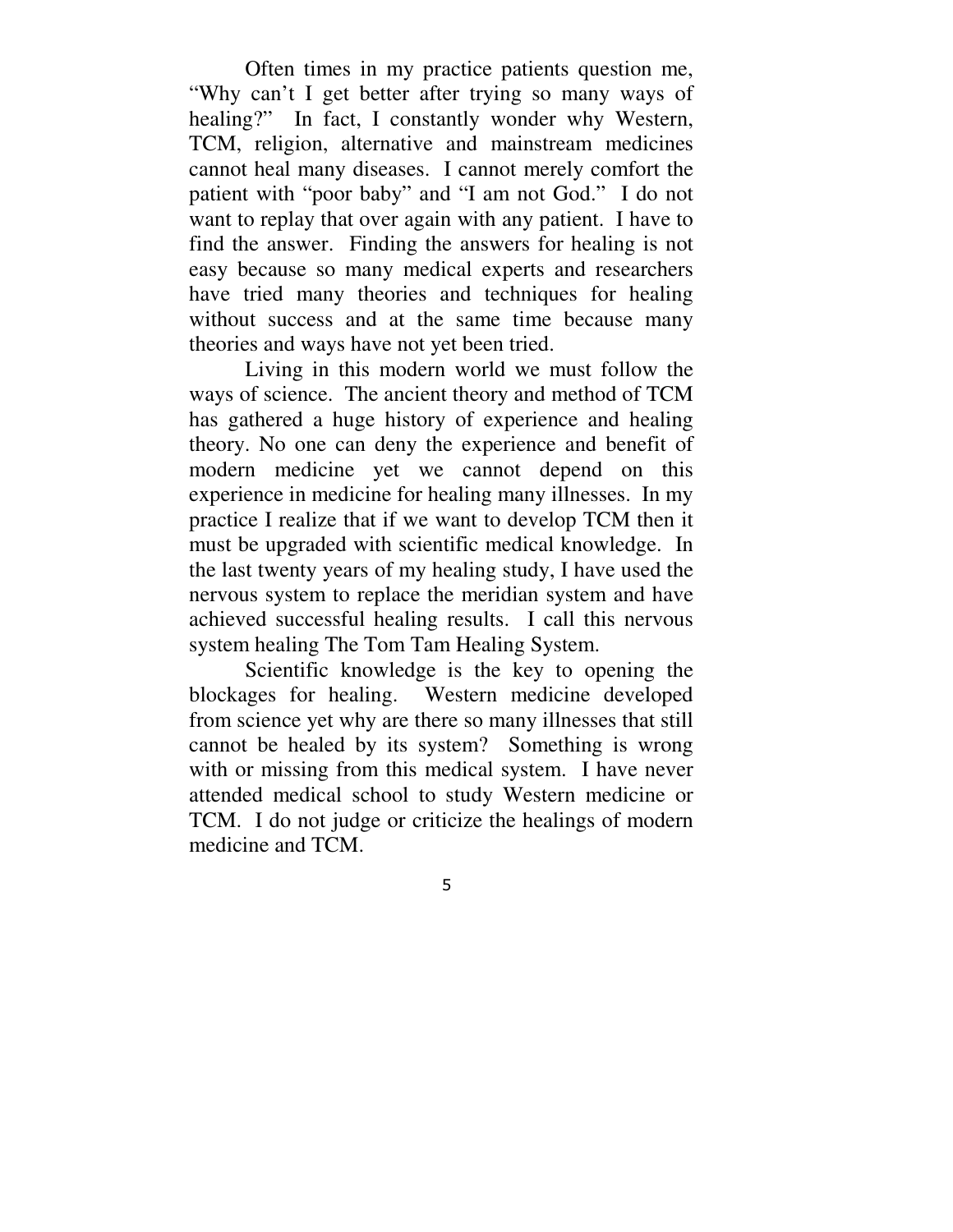The turning point in my study of healing came after an argument I had about the existence of bioelectricity with a Chinese Medical Doctor who graduated from Tufts Medical School in Boston. I wondered why medical doctors did not study bioelectricity in medical school. I also discovered in the last hundred years Western medicine still has not mapped the nerves of the internal organs. Many of the Western medical skeptics criticize the theories of TCM that focus on Chi and the meridians. Yet they never question the fact that Western medicine does not study bioelectricity and the internal organs' nerves.

In America there is an expert group known as The Society for Science-Based Medicine (SFSBM). *"SBM's authors are all medically trained and have spent years writing for the public about science and medicine, tirelessly advocating for high scientific standards in health care."* It is not a joke! Do their *high scientific standards in health care* and medical training include bioelectricity or are their standards only limited to biochemical knowledge? Do any of them have knowledge of the internal organs' nerves? In the SFSBM, all members must have highly-trained medical educations and backgrounds and they have spent years writing as skeptics and critics of other healing systems.

Time keeps changing. The textbooks from their medical schools are too old and filled with controlled information. They know how to upgrade their computers and cellphones but not their medical knowledge. We know the human body has two functions; biochemical and bioelectrical. If they do not have knowledge of bioelectricity then how can they criticize the methods of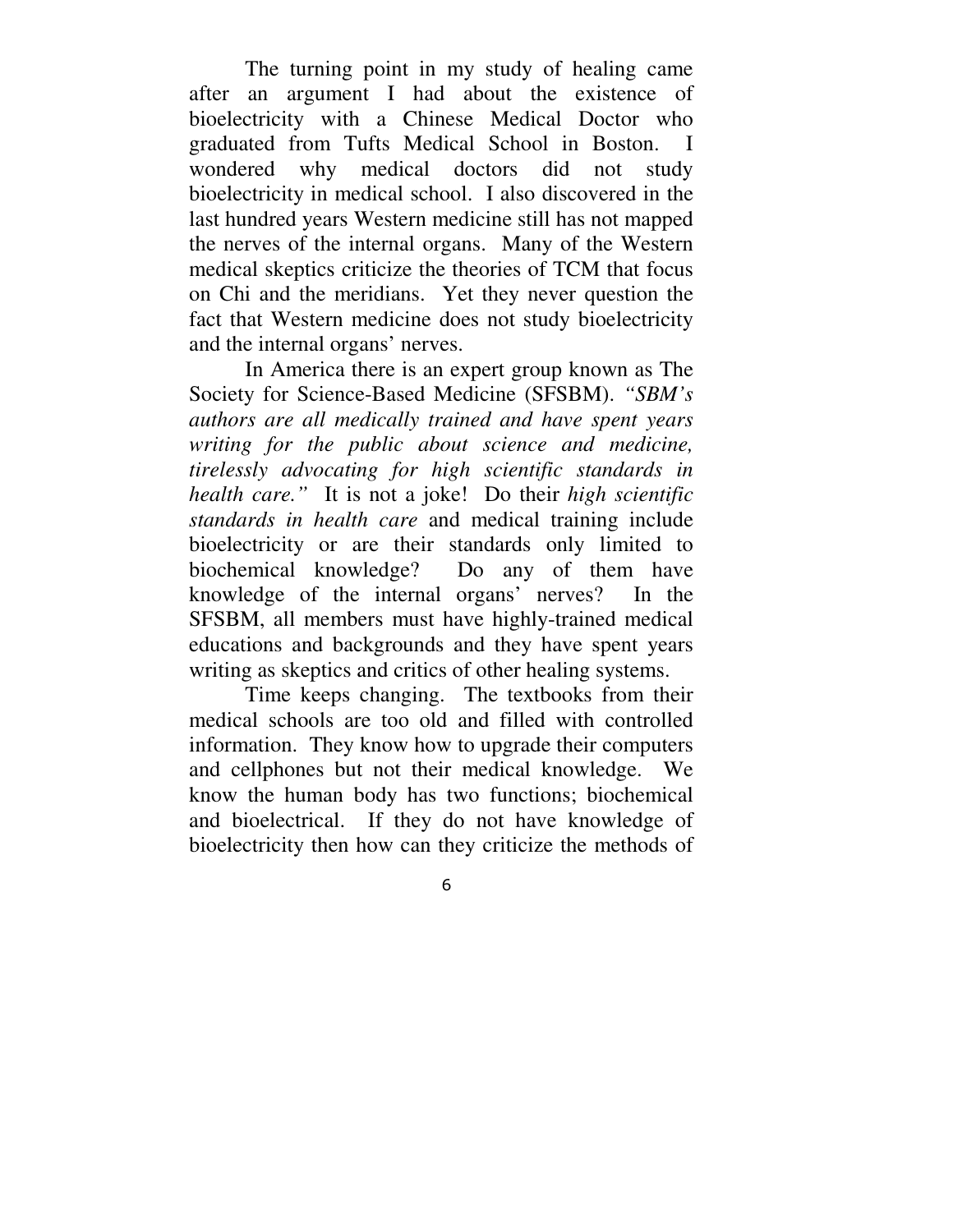diagnosis and healing of those practitioners who understand bioelectricity? Yet many of the so-called skeptics tout their science-based medicine for their esteem and glory. The work of a skeptic is not easy because it requires a lot of scientific knowledge. I must admit I am a silent skeptic. My high scientific standards in health care have evolved into quantum healing and gravity healing yet modern medicine still relies on chemical health care.

Everyone likes to be a critic like the little boy who wants to figure out the magician's trick. A medical critic requires medical scientific knowledge but Western medicine and even alternative medicine are missing the knowledge of the organs' nerve system and bioelectricity theory. In my practice I put a lot of attention on the nerve system for healing. Ten years ago I wrote the book, Healing Cancer with the Nervous System - A New Concept to Healing Cancer*.* The function of the nerve is to pass the biosignal to trigger cell activity. More recently in America the study of bioelectricity is getting some attention but it is still not used for healing.

Everyone knows that the body is formed by cells. The cells' functions are based on energy. So what is the energy in our body? In TCM it is simple to understand energy which is just called Chi. In science any energy is formed by the particle and the wave. Bioelectricity carries the electron and wave which is called particle or wave duality. Now the scientists discovered the gravity wave from the merger of two black holes. Gravity is the energy that forms the universe and our bodies. Without a doubt, a change in gravity can affect the growth and function of the body's cells. Hopefully someday the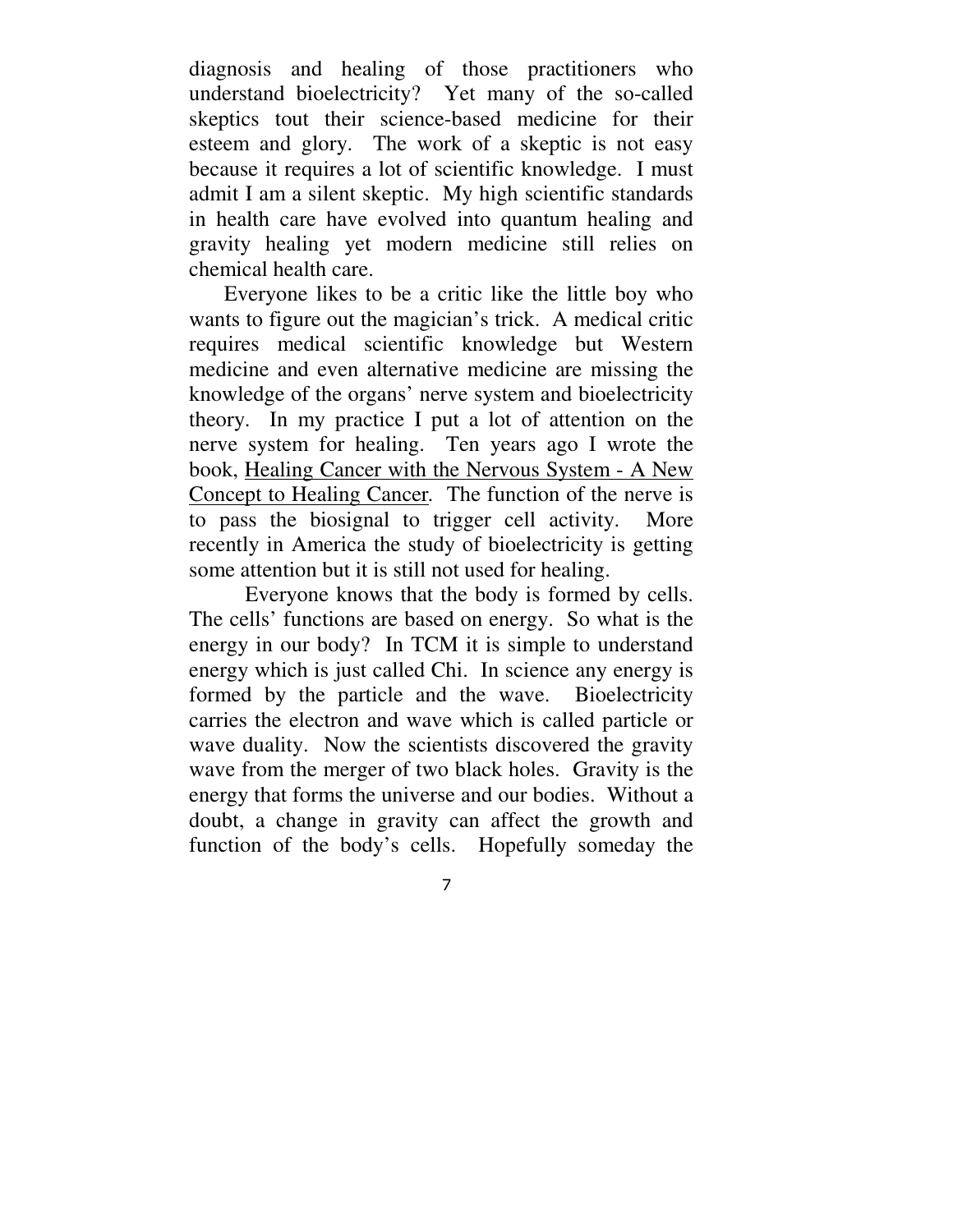Society for Science-Based Medicine can humbly study the electron and the graviton for healing instead of wasting time with nonproductive criticisms and arguments.

*"People should not suffer, die, go bankrupt and lose time and hope because of complementary and alternative pseudo-medicine." (The Mission of The Society for Science-Based Medicine).* It sounds so good, does their mission include discussing conventional medicine and chemo or is their mission only limited to the alternative pseudo-medicine? I cannot give you the answer but I know every country has the same problem; people suffer, die, go bankrupt and lose time and hope from that country's own conventional medicine or mainstream medicine. Politically I cannot give you more details about the harmful results from healing but everyone living in America should know that *"Recent studies have shown that the third highest death rate in America is due to medical errors." (Posted on Jan. 11, 2018* by *STAFF).* Consider this; "*SBM's authors are all medically trained and have spent years writing for the public about science and medicine*."

The whole world needs new ways and concepts for healing science-based medicine. *"People should not suffer, die, go bankrupt, and lose time and hope."*  Many would also claim this as a healing goal and we do too. Our Tong Ren healing class follows this goal worldwide since 2001. In our healing class we cannot guarantee a stop to the suffering and death. One thing we can guarantee is no one will go bankrupt because in the last 17 years all of our Tong Ren Healing classes are free and harmless. Yet to decrease the suffering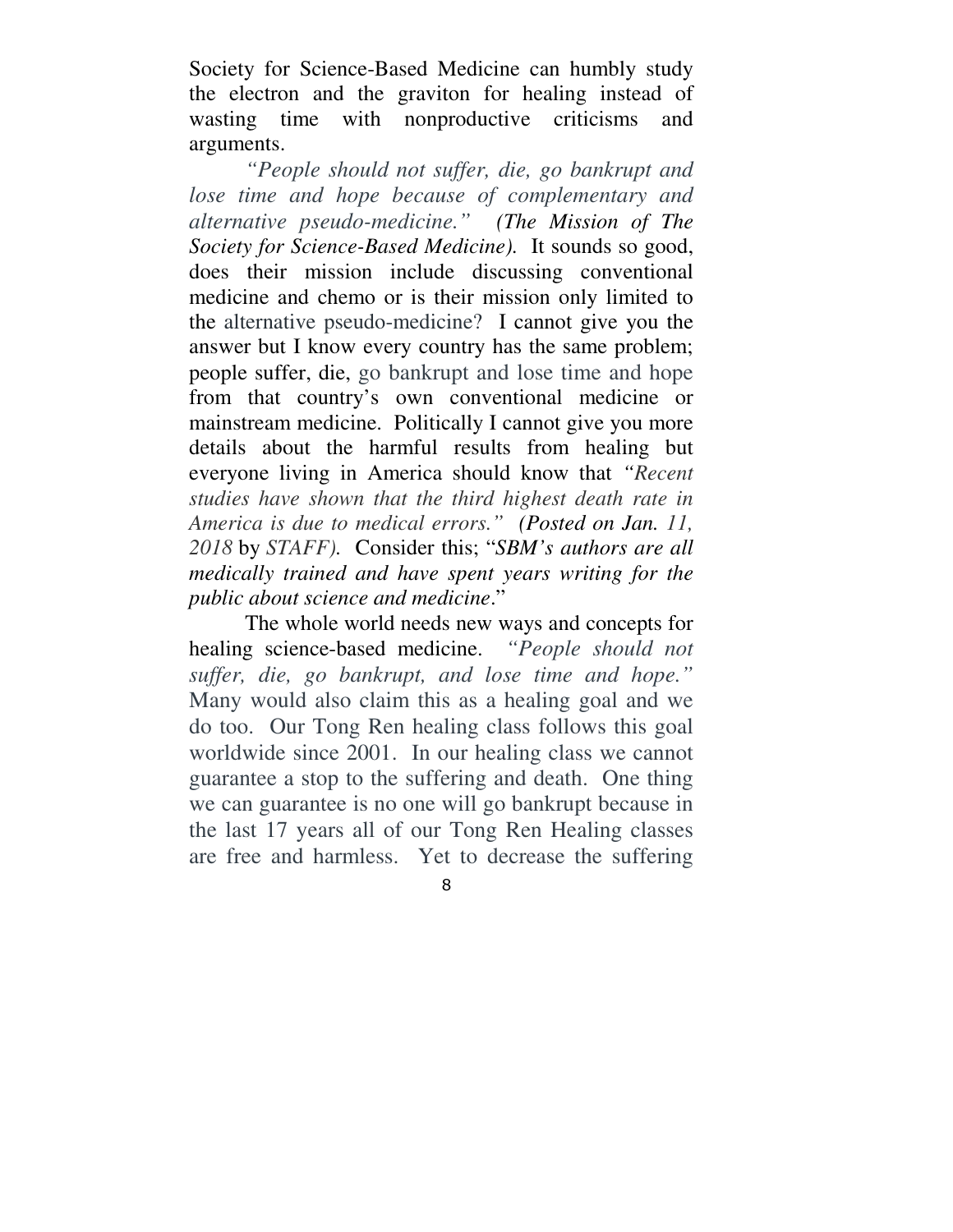and death rate, we must continue to prove our healing results by following the way of science.

I want to join in the efforts of The Society for Science-Based Medicine to change the world and I can selflessly share with it my knowledge of bioelectricity and the internal organs' nerve system. However it is unfortunate that our Tong Ren Healing has been on its blacklist. *"It is possible that an energy treatment such as reiki or therapeutic touch, or voodoo acupuncture like Tong Ren*, *could produce similar results to sham acupuncture or acupressure. If so, then physical contact would be proven to be unnecessary." (The Skeptic's Dictionary).* Its definition of healing only accepts the science of chemicals but does not accept energy healing or even the bioelectricity theory. Its definition of healing does not include any nerve information about the internal organs. In the minds of its members and by its definition, Tong Ren healing is just *like voodoo acupuncture* and not in its range of knowledge.

In my practice and study I do not follow the TCM theory but instead I follow the healing experience of TCM. The nerve system I follow is from a standard medical school textbook as well as the scientific theories from research. Of course many medical experts ask me for medical evidence but I cannot afford such an expense. Many medical theories and methods that are used in hospitals without medical evidence but they are called clinical trials. Science must not have à double standard with evidence. Where results are involved, a scientific pioneer needs no evidence; just a stubborn confidence. Evidence only belongs to the cynic.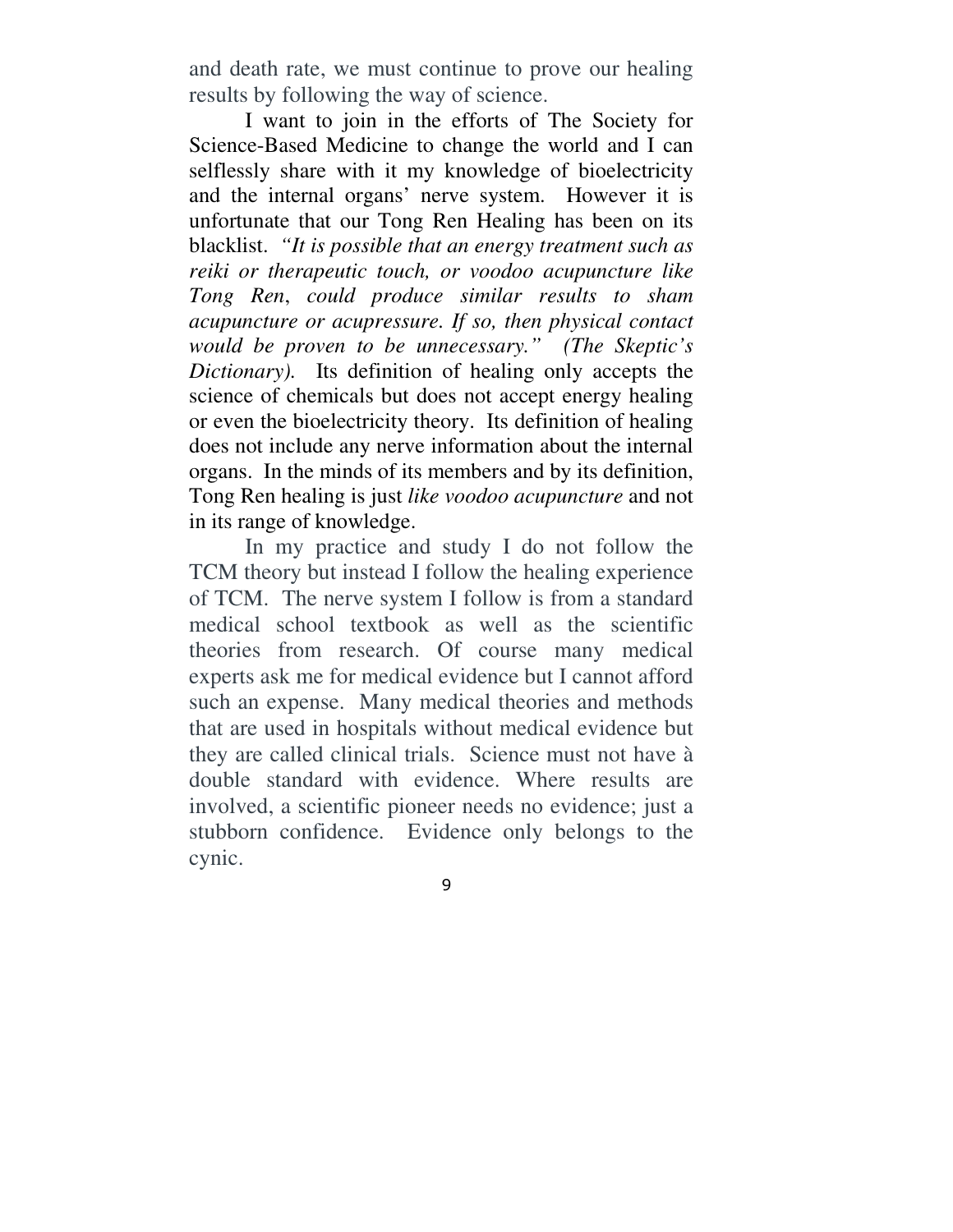Scientific development never stops. Each day we learn about a new discovery from scientific evolution. Of course our healing needs an upgrade and cannot stay at its current level. So many new theories and concepts are discovered so why don't we use them? China has developed the quantum satellite and quantum network by using the quantum theory. I follow the quantum theory combined with Tong Ren Healing. Last year I wrote a book about quantum healing, Tong Ren Quantum Healing*.* This year I finished the first edit of a book for gravitational healing, Tong Ren Gravitational Healing which still needs more time and knowledge to complete. However I want more people to understand my gravitational healing theory and practice so I must print this unfinished book for the readers earlier to share my new healing concept.

My gravitational healing is a brand new concept. Without a doubt it will be criticized around the world by both medical experts and laymen. Criticism is good in that it helps me learn more from others. Hopefully

after you read my book you can share your thoughts and criticisms with me. Humility is the path to higher learning.

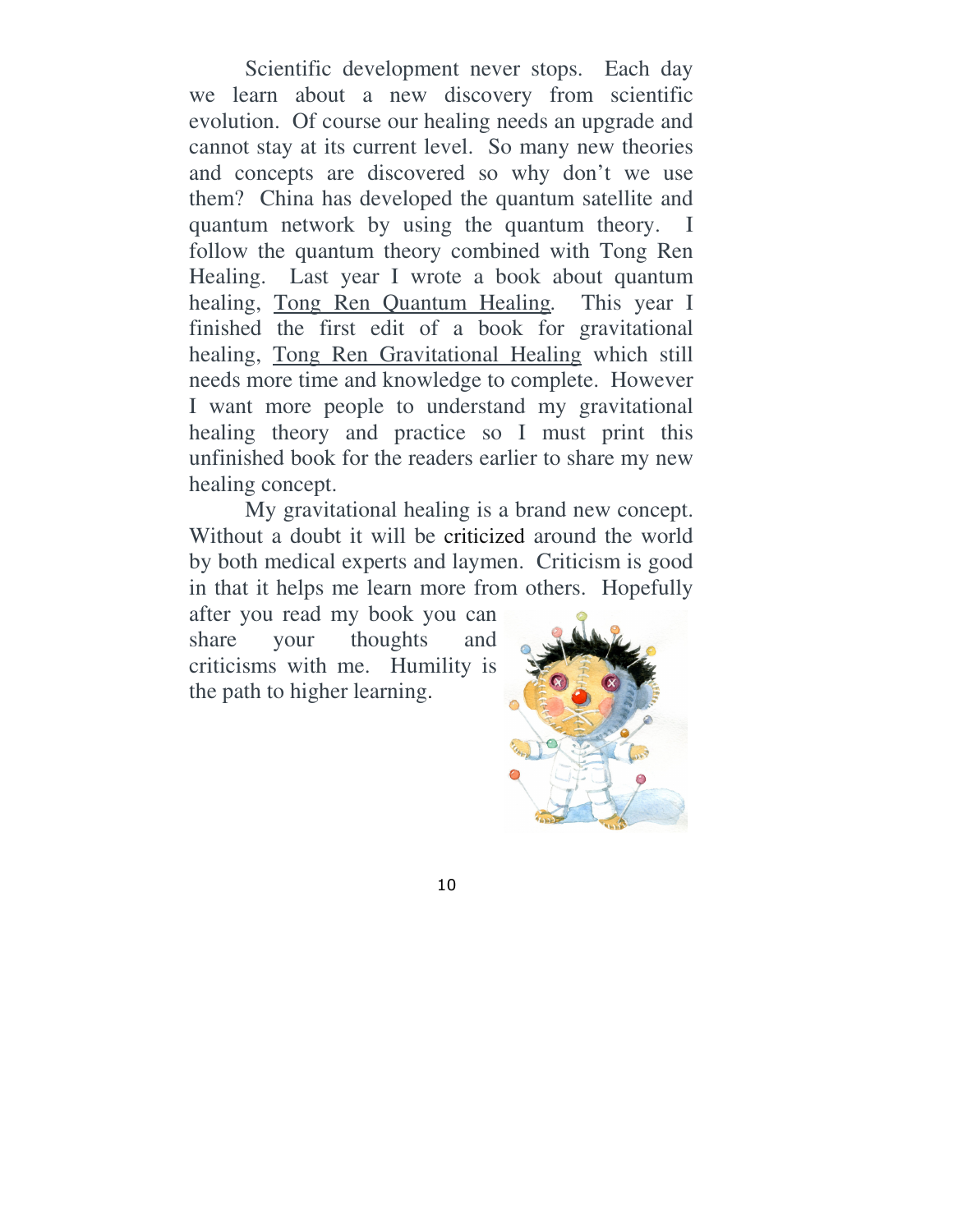#### **We Are the Placebo**

Tong Ren Healing is growing more popular in Italy and many medical doctors there are using Tong Ren Healing in their practices. How has Tong Ren become so popular in Italy? I think the Italians with their tradition of daring, empirical, experimental minds are truly open to looking for new knowledge with courage just like Galileo Galilee. It is widely believed that accepting new healing knowledge is natural. However it is not easy to really accept new knowledge because to do so requires the ability to overcome neophobia and to give up fixed concepts.

Tong Ren Quantum Healing is not the first healing approach based on the quantum theory but it is one of the pioneers to use quantum theory as both a philosophy and a practice for medical treatment. It operationalizes the quantum theory that the mind is a power that can change the particles and waves. The conscious mind can change particles and waves and early in the twentieth century the Double-Slit Experiment proved this theory thus documenting the observation effect. Numerous quantum mechanics studies have proven quantum entanglement in which two objects are connected through energy regardless of time and space. The latest scientific studies assert that mind power can affect the DNA's function. Therefore many scientific studies have continued to prove that the mind is a power but how many scientists believe it? When we say that the power of the mind can be used for healing then most scientists will laugh, saying, "It is a placebo effect." This standard reply comes from people who feel that only the uneducated would be unsophisticated enough to believe in the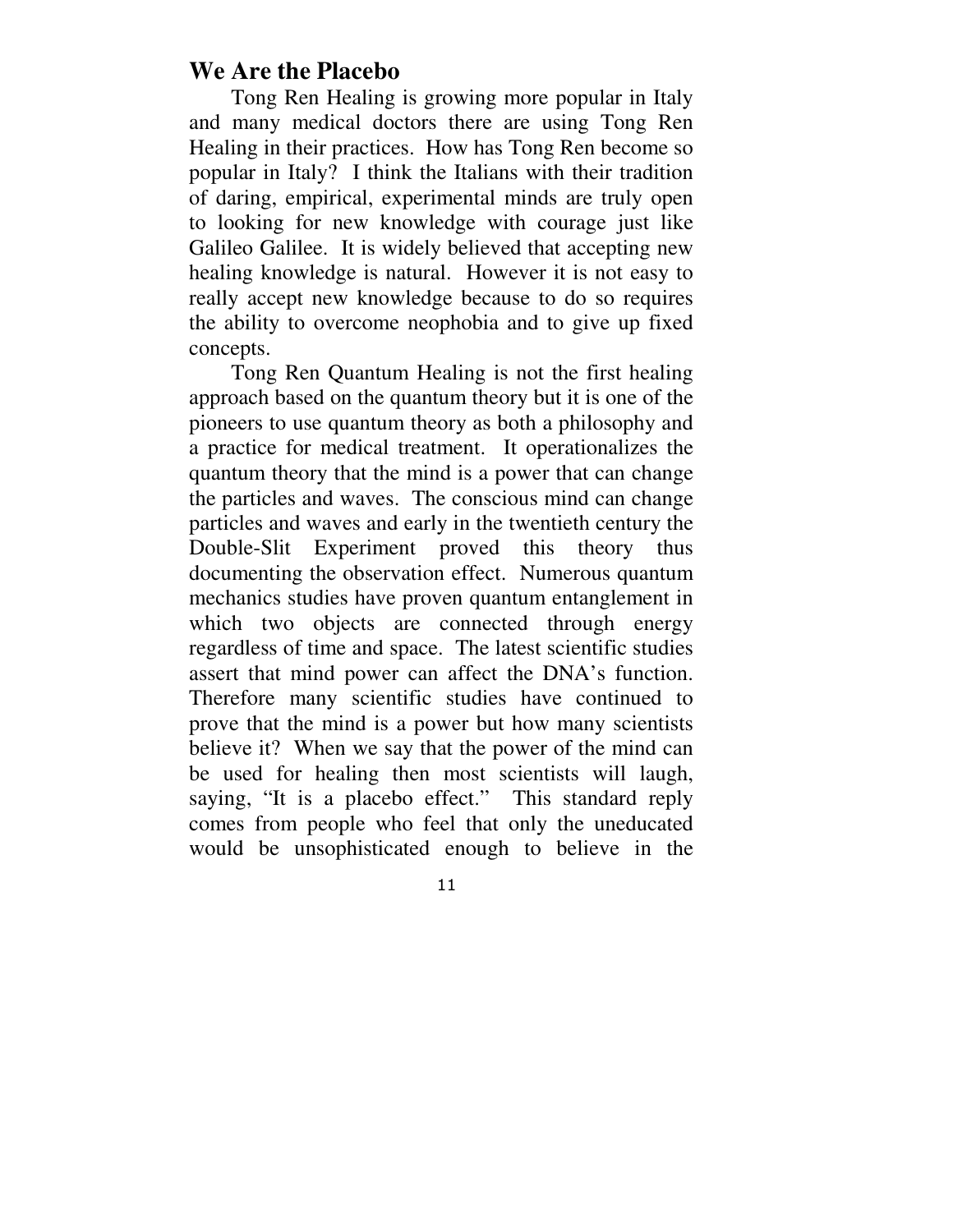placebo effect for healing. A high percentage of people believe that only chemical medicine with pills and surgery can work for healing. This idea is constantly reinforced by advertising and controlled education. Healing modalities that use the mind, energy, herbs or even acupuncture are often categorized as fake medicine or voodoo.

Healers feel disconcerted that their practices are labeled as, "just a placebo." Instead healers should stand up confidently and with pride to say, "Yes, we promote placebo healing! Why not? Our placebo works. Look at the results." Many people debate to persuade others that the mind or a placebo does not work at all. So what is placebo healing and why are people opposed to it? Let us take a look at what WebMD explains, *"What Is the Placebo Effect? A placebo is anything that seems to be a "real" medical treatment but isn't. It could be a pill, a shot, or some other type of "fake" treatment. What all placebos have in common is that they do not contain an active substance meant to affect health."* 

In healing there are the "real" medical treatments and the "fake" treatments according to WebMD's definition. Yet in medical double-blind tests sometimes the "fake" treatment with a sugar pill can beat the "real" medical treatment from a chemical pill! In these cases based on clinical outcomes which one is fake and which one is real? The fake and real medicines are decided by the researcher from his mind of subjective selection but not the result of data with objective selection. In objective selection, the decision of fake or real comes after the test result. In the subjective selection the mind decides the fake or real before the treatment or test. So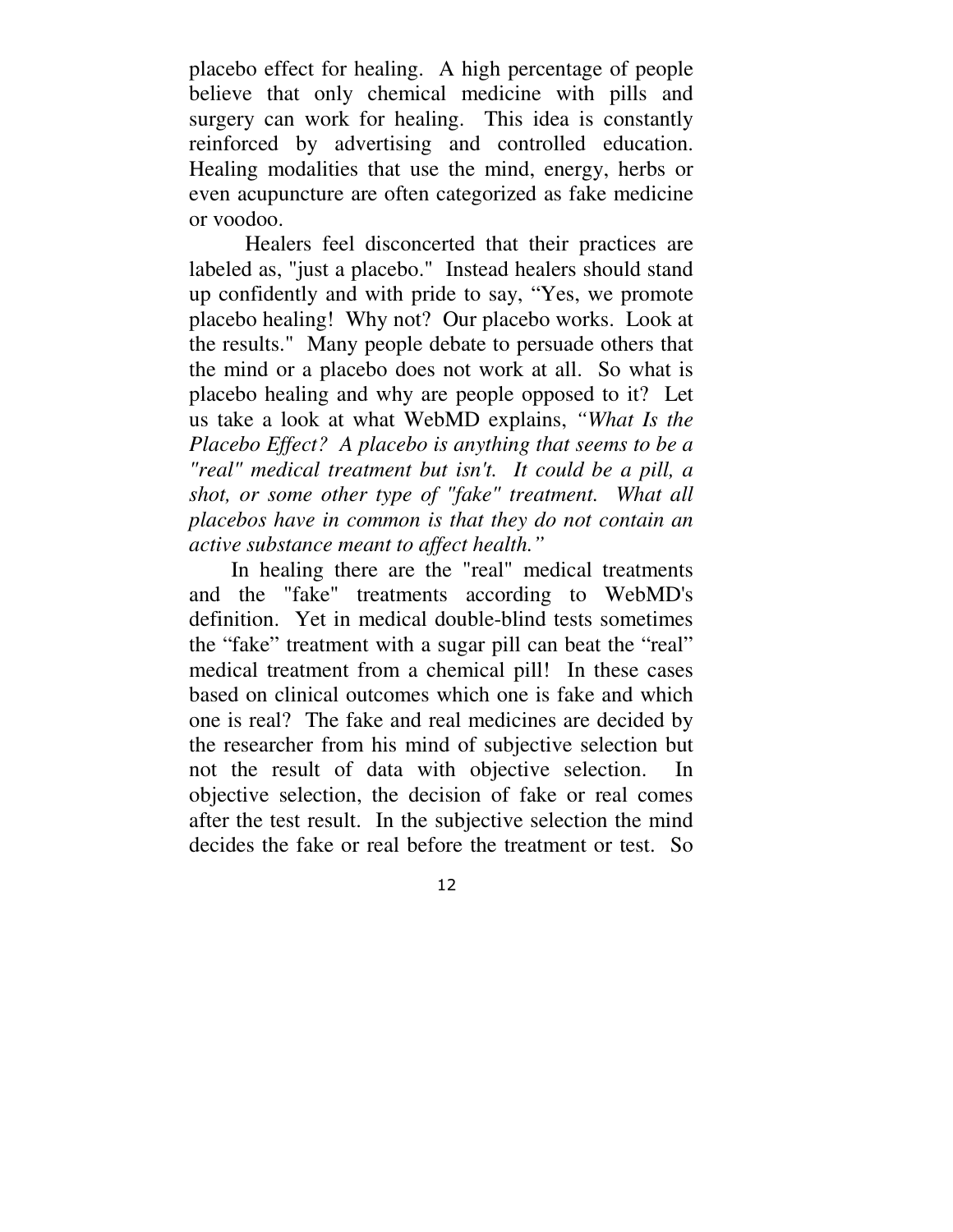which one is the fake treatment and which one is the real treatment? This depends on what scientific logic we follow; the objective or subjective.

According to scientific studies, the objective mind works on the macro level; the subjective mind works on the micro level. Fake or real medicine in healing does not have to follow a particular scientific theory. Confusingly sometimes the fake medicine works and sometimes the real medicine works. Sometimes the mind works better than the chemical pill. In quantum theory, the mind's power can affect both the real and fake treatments. So in healing we should not separate the real and fake treatments. Whichever one can heal or help should be the appropriate treatment so we should not prejudge the outcome of any approach to healing. When two baseball teams compete, no one can judge the final winner and loser until the game is finished.

Indeed treatment and the way it is presented can have two different effects on the mind in regard to healing; the placebo and the nocebo. Placebo is a positive mind effect as in a case when a healer or doctor prescribes a sugar pill to a patient with an encouraging and supportive attitude and claims the patient will heal. Many patients take a sugar pill and have good results according to medical reports. So is this positive mind power for healing come from the healer or the patient or from both of them? Actually it does not matter who it comes from or how it works because when the placebo outperforms the actual medicine then we can conclude that the mind is a power that can affect the healing result. So a sugar pill may be fake medicine but its impact on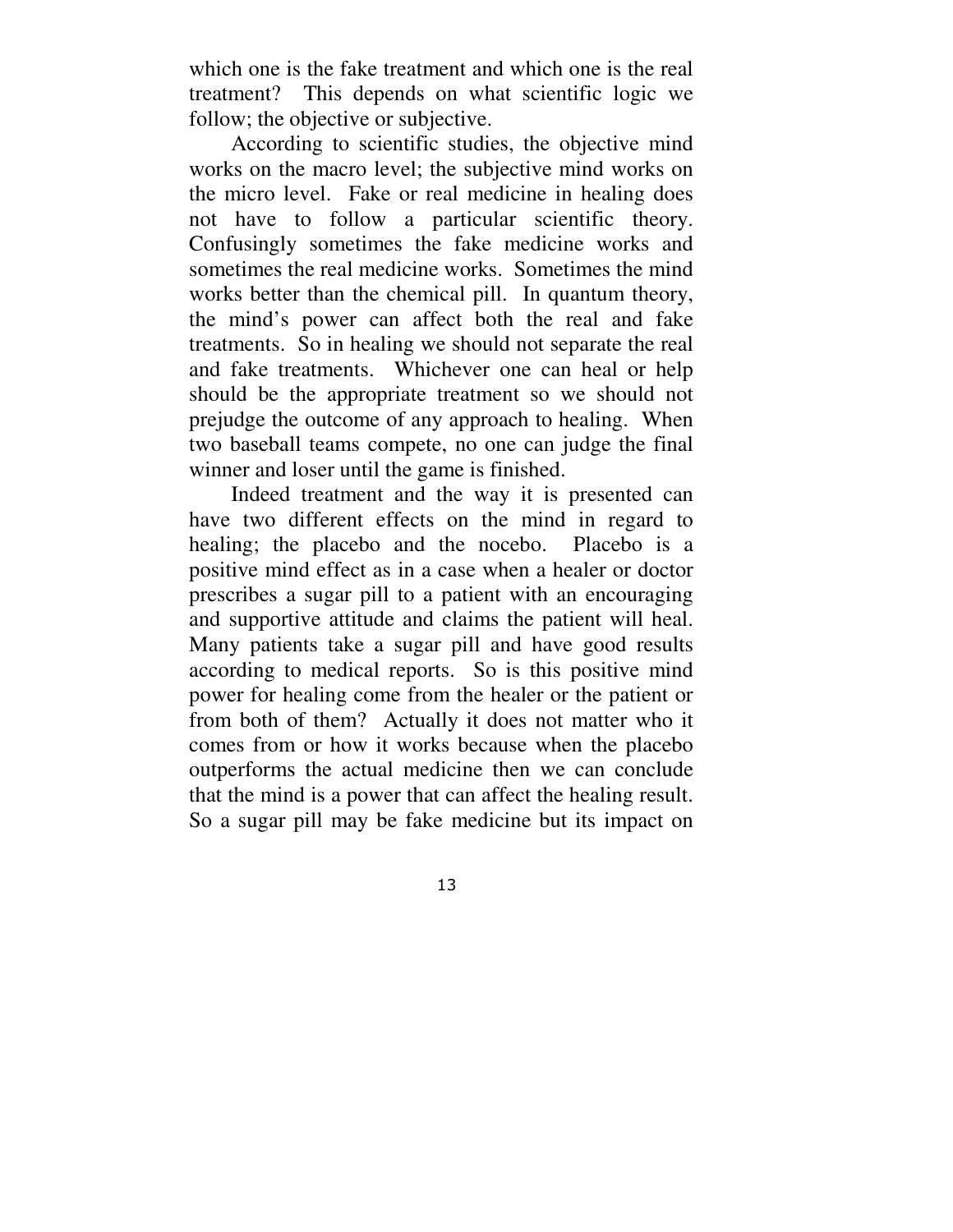healing shows that expectation in the mind is a real treatment with real healing results.

With brainwave entrainment, the mind's power of suggestion can come from either the healer or the patient or both. People dislike or scoff at the placebo effect because they do not want to acknowledge that the mind can change the chemicals in the body. They believe that only "real" chemical pills can produce those results. Yet in our daily lives we find that countless patients take "real" medicines and have terrible results and harmful side effects or the medicines do not work at all. The concept about fake and real medicine is very confusing because the mind can decide the good and the bad.

The nocebo effect is another power of suggestion; negative mind power creates a negative result. The nocebo effect is the opposite of the placebo effect. No one wants a negative effect from healing but the nocebo effect proves that the mind's power of suggestion works even if it causes negative results. In healing, we often hear the patients' being told, "You will be healed." We can also often hear doctors' telling patients, "You only have five months to live." This type of talk may affect the patient's mind which may affect the healing results from the positive or negative power of suggestion.

Some people believe that the only way to heal disease is with real medicine just as only the right key opens the lock on a door. If the treatment cannot heal the problem then there must be something wrong with the treatment or it is a fake treatment; it is the wrong key to unlock the door. Some people only favor medicine which must be prescribed by their own trusted healer or doctor. They believe healing only occurs with medicine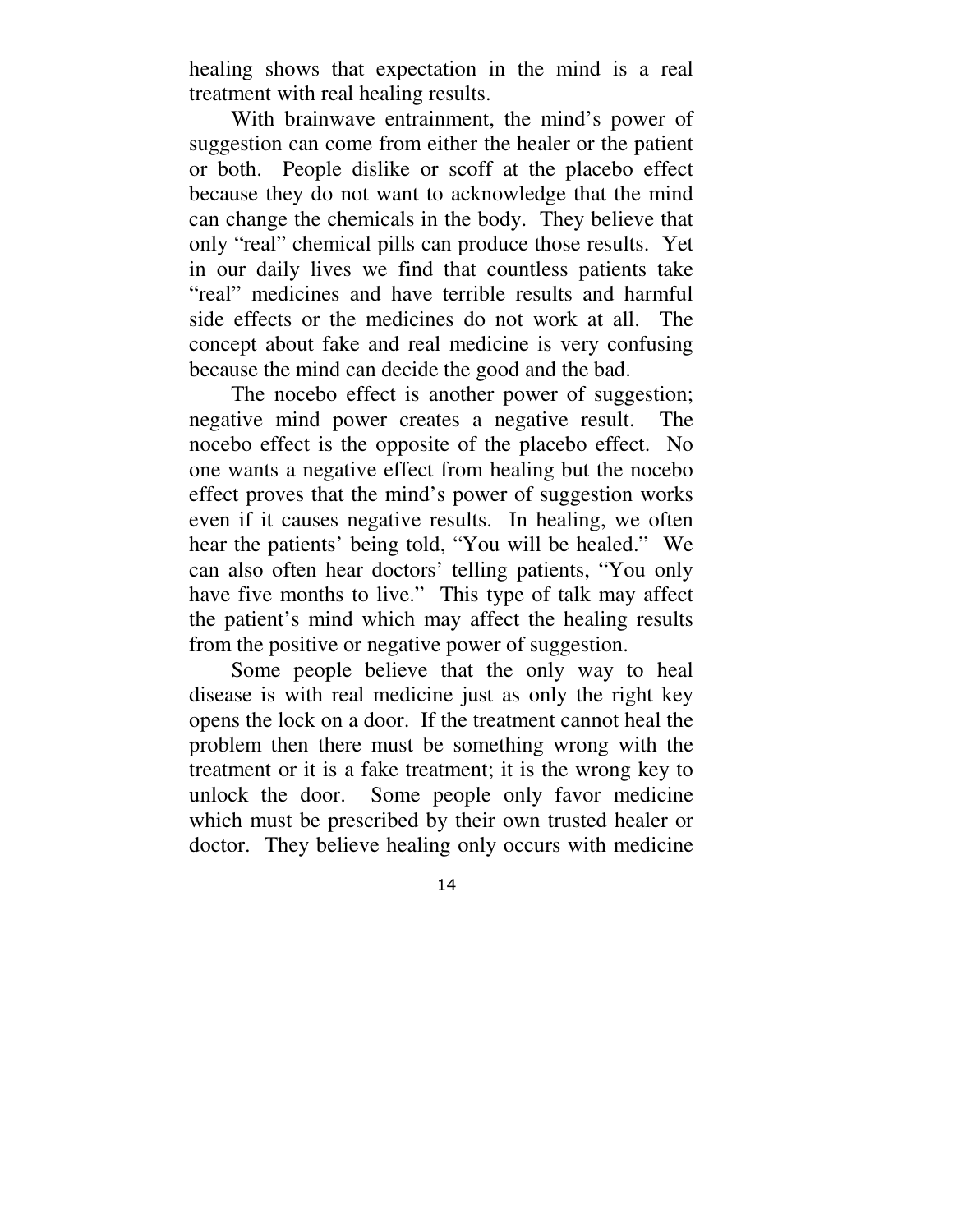or surgery and any other method of healing must be voodoo or fake medicine. The mind should be or must be free. Believe or follow what you choose to but do not ridicule and criticize the placebo effect if you have not considered quantum theory.



#### **Our childhood education has brainwashed all of us into believing that healing is limited to medicine or surgery.**

Although many people represent themselves as scientists, a true scientist must follow scientific developments and must upgrade his knowledge from the constant evolvement of scientific studies. Now is the time to go into the quantum theory age yet most scientists who proudly call themselves skeptics still adhere to Newton's classical mechanic theory. Anyone can call himself a skeptic but a skeptic needs a theory to support his view instead of merely declaring other theories and ideas as idiotic.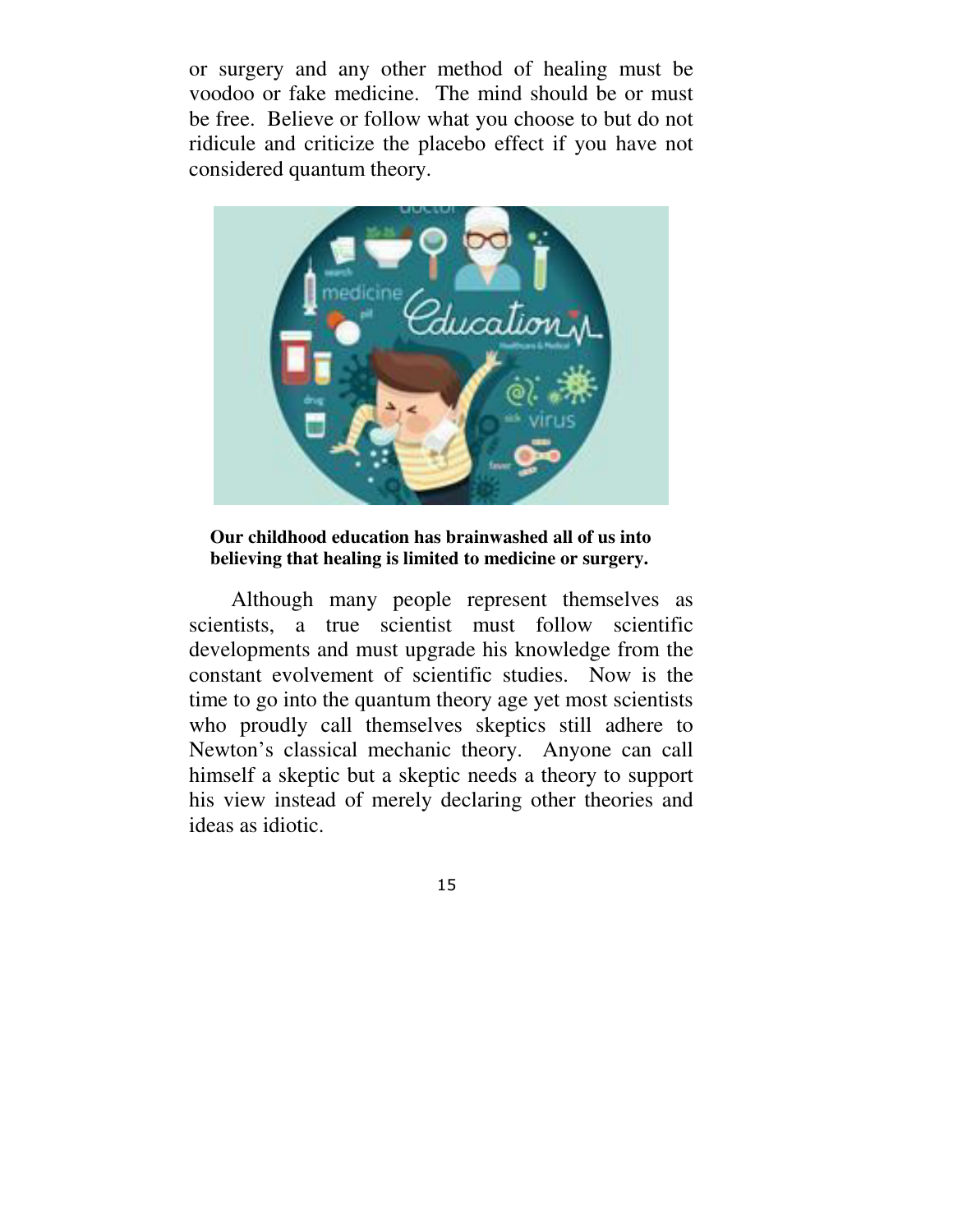The quantum mechanics theory proved the mind can change the particles and waves through the Double Slit Experiment. The Japanese scientist, Masaru Emoto, conducted a scientific study about the effect of human consciousness on the molecular structure of water. Emoto's early work explored his belief that water could react to positive thoughts and words and that polluted water could be cleaned through prayer and positive visualization.



**Masaru Emoto claimed that human consciousness has an effect on the molecular structure of water.** 

Scientific studies differ in views between the micro and macro levels. Macro science is based on Newton's classical mechanic theory; micro science is based on quantum mechanics theory. In micro theory, it is known that the conscious mind can change the reality of mass. Our conscious mind comes from brainwaves. Our brainwaves can change water or any particle and wave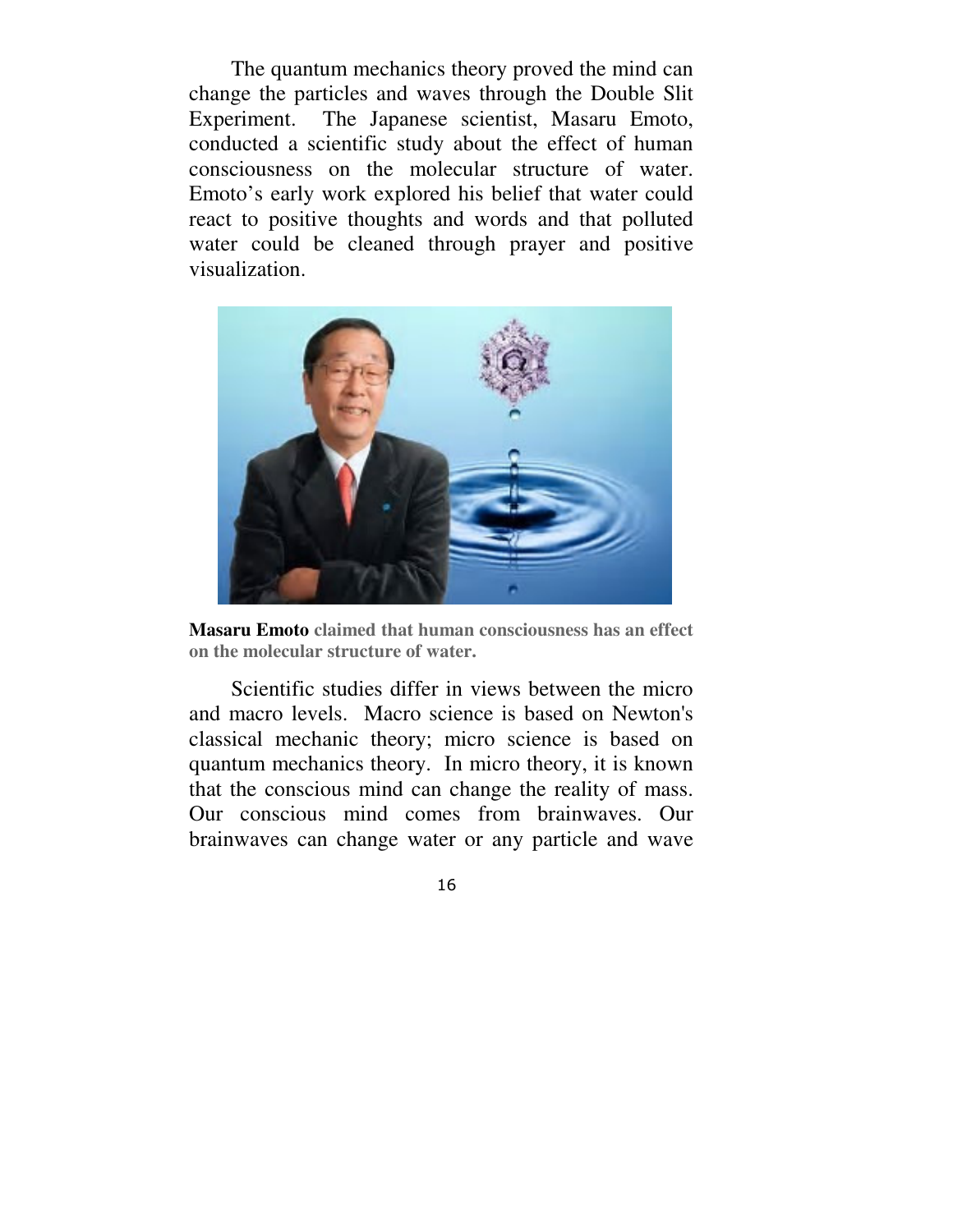which is called duality. The human body is formed of about 70% water. According to the study, water could react to positive thoughts and words so our positive brain waves can affect the water inside the body. The body also has more blood plasma than blood cells. When the blood plasma carries the positive signal then the blood cells will have positive activity. On the other hand, a negative mind can cause negative results.

Another new study published on February 26, 2017, in Life Coach Code stated**,** "*New Research Shocks Scientists: Human Emotion Physically Shapes Reality!"*  This new report supports the quantum theory that the mind works to change DNA. Quantum mechanics studies found that the mind's power can change DNA and that DNA can affect the change in particles. Simply put, the power of the mind can change DNA and particles.



**The power of mind can change DNA and particles.**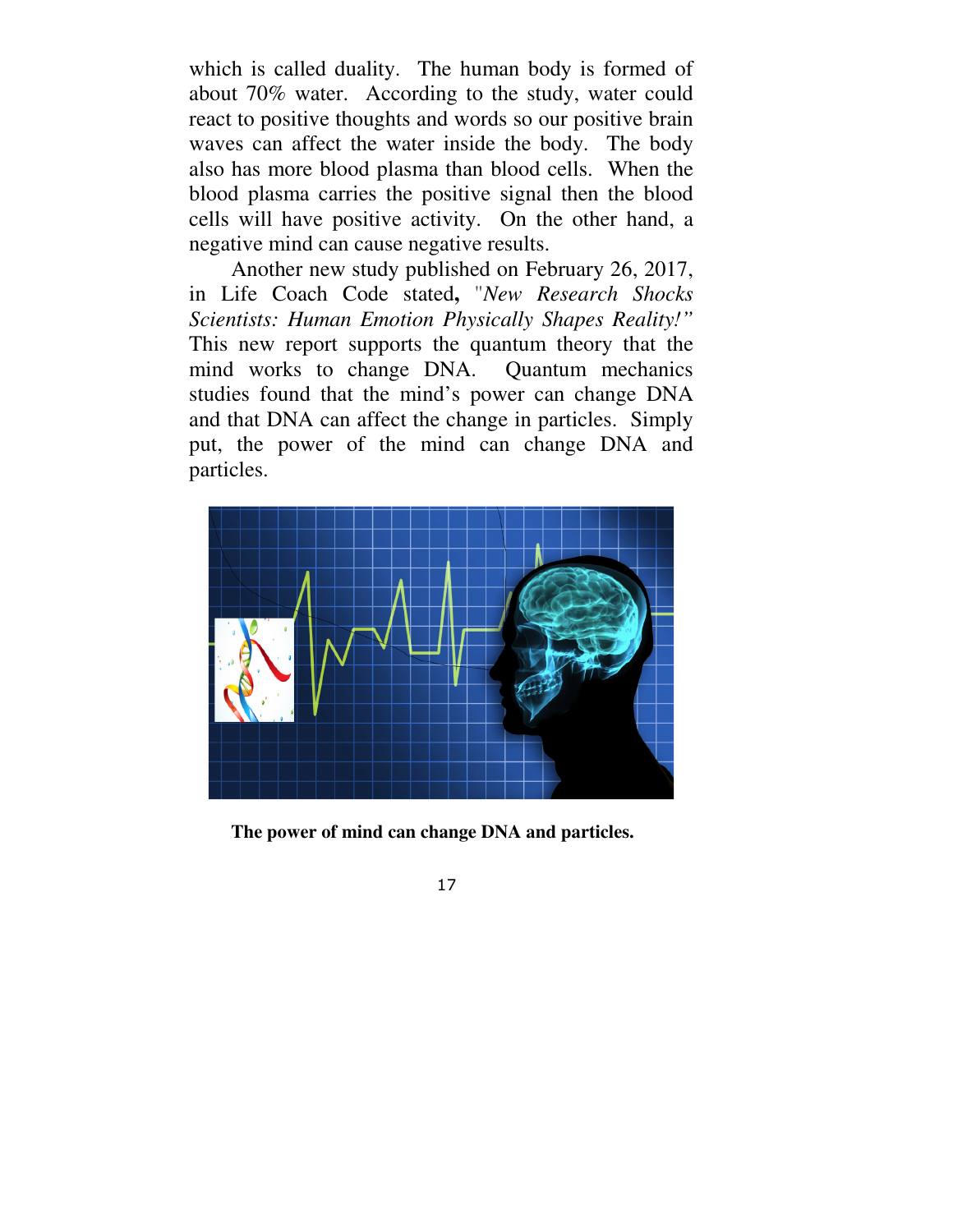In the early 1990s through a series of experiments, Dr. Vladimir Poponin, a Russian quantum biology researcher, along with his colleague Dr. Peter Gariaev, tried to prove that human DNA has a direct effect on the physical world through a field of energy. First they recorded the presence of photons in an otherwise empty tube and noted that the photons were randomly scattered across the tube. Then they added a sample of human DNA into the tube only to discover that the photons arranged themselves distinctly in a pattern. When they removed the DNA from the tube then they expected the photons to go back to being randomly scattered but surprisingly the photons remained in a pattern. This effect is called 'Phantom DNA Effect,' which proved that DNA can change the pattern of the photons.



**Dr. Vladimir Poponin's Phantom DNA Effect**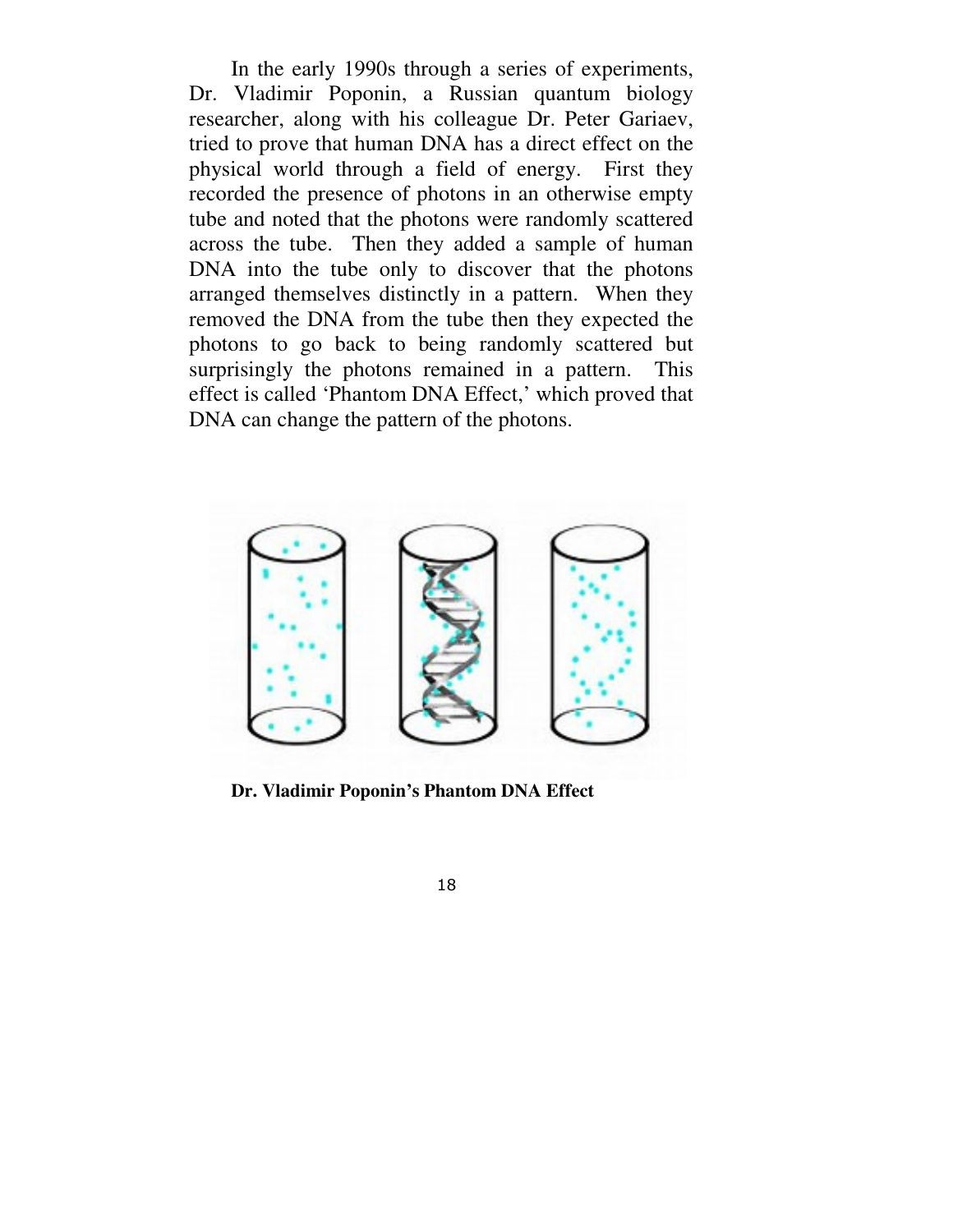The DNA phantom effect experiment was similar to the Double Slit Experiment that uses a lens to effect the photons arranged in a pattern. The DNA from the cell carries the mind's consciousness and the lens represents the mind's consciousness as well. DNA and a lens can affect the change of photons. Can the mind affect the DNA? The HeartMath Institute researchers showed that human emotions have a direct effect on DNA.



**A human mind can change the DNA, and the DNA can affect the photons' change which is called the Phantom DNA effect.**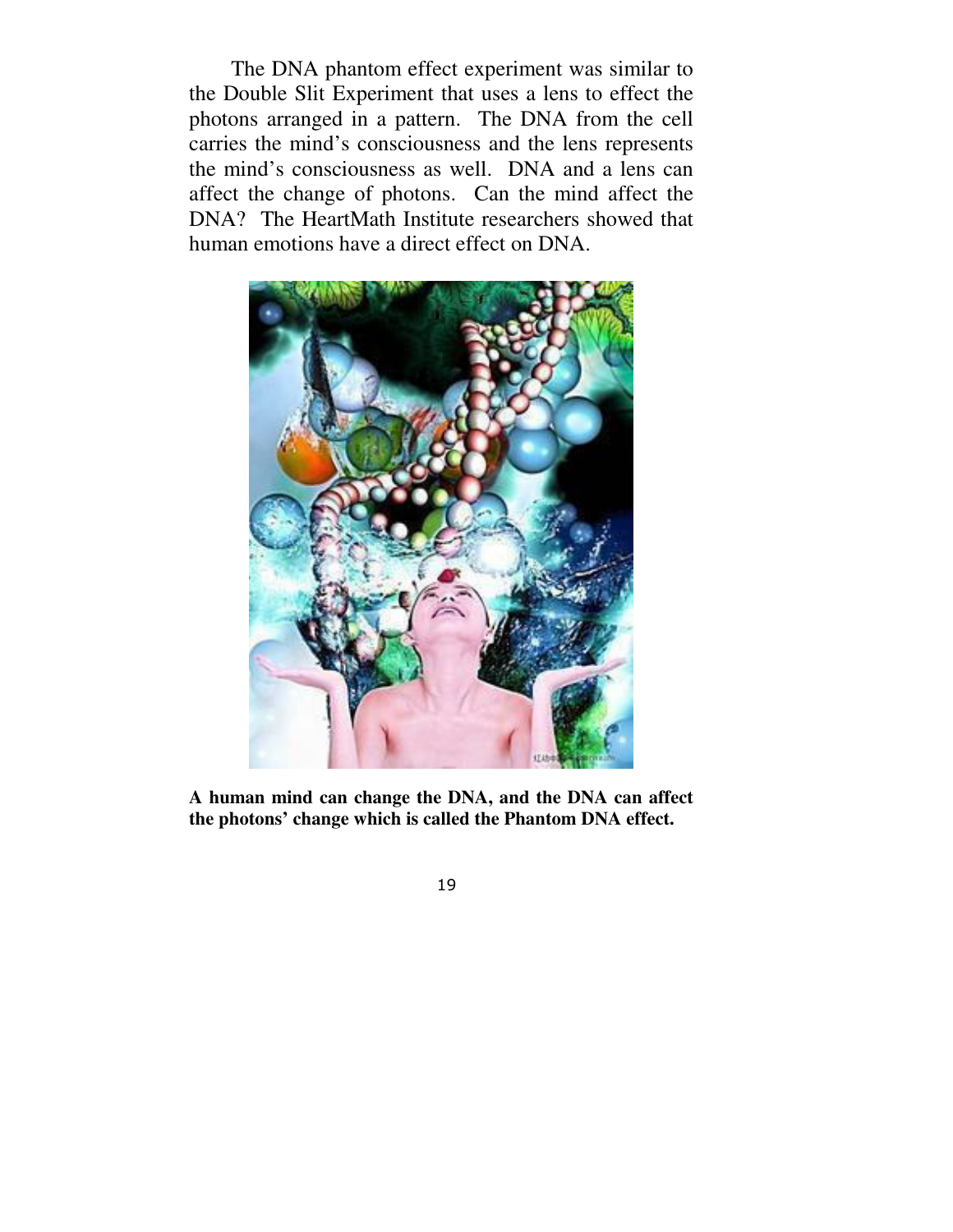In a 1993 scientific study reported in the journal Advances that the Army performed experiments to determine precisely whether the emotional or DNA connection continues following a separation and if so at what distances? The researchers started by collecting a swab of tissue containing DNA from the inside of a volunteer's mouth. This sample was isolated and taken to another room in the same building where they began to investigate a phenomenon that classical physics theory believes never can happen. Indeed the research showed that a human's emotion can change the DNA even when it is out of the body. The study also found that the DNA separated by distances of hundreds of miles were still connected to its' molecules and the effects were the same.

The DNA taken out of the body is still connected with the body. According to Newton's classical physics theory, it does not make any sense and it is impossible. Yet in the quantum mechanics theory, it does make sense and it is easy to understand. It is just an entanglement effect like the two diamonds always connected with energy.



**Two diamonds always connected after the entanglement.**